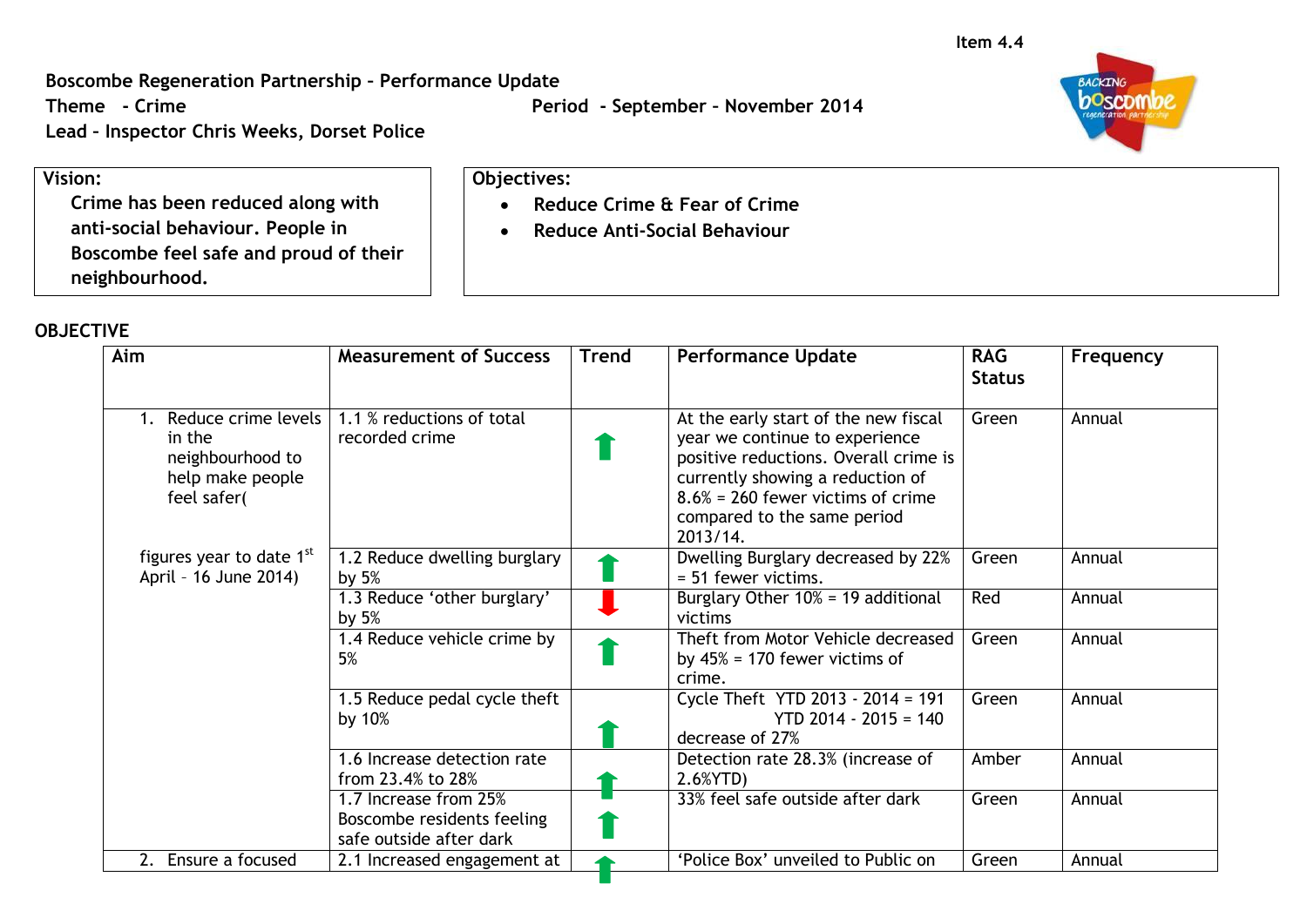| police presence in<br><b>Boscombe Precinct</b> | police contact point outside<br>McDonalds (number of days<br>area achieves a police<br>deployment)<br>2.2 Greater engagement | Tuesday 08 <sup>th</sup> April and is now<br>staffed Mon - Sat between hours of<br>0900 - 1700. Feedback from local<br>community, traders and visitors is<br>extremely positive.                                                                                                                                                                                                                                                                                                                                                              | Green | Annual  |
|------------------------------------------------|------------------------------------------------------------------------------------------------------------------------------|-----------------------------------------------------------------------------------------------------------------------------------------------------------------------------------------------------------------------------------------------------------------------------------------------------------------------------------------------------------------------------------------------------------------------------------------------------------------------------------------------------------------------------------------------|-------|---------|
|                                                | with the Precinct's retail<br>properties                                                                                     | Insp CW attends all Boscombe<br>Business Forum meetings, presents<br>monthly crime updates and<br>initiatives, addresses concerns and<br>feedback.                                                                                                                                                                                                                                                                                                                                                                                            |       |         |
|                                                | 2.3 Growth of<br>shopwatch/Business Watch                                                                                    | Businesswatch has now relaunched<br>managed by Guarding UK (Sovereign<br>Centre Security) and currently has<br>34 members. Meetings are monthly<br>and attended by SNO & Partnership<br>Sgt. Problem with new generation<br>radio system has seen a lack of<br>confidence in the system by the<br>retail trade and membership has<br>reduced. GUK have returned to<br>traditional ppt radio system and<br>will be actively promoting the new<br>system to increase membership.<br>This work continues buy in from<br>trade has been positive. | Green | Annual  |
|                                                | 2.4 Precinct Policing<br>Proposal - CSAS                                                                                     | Two CSPO's (Community Safety<br>Patrol Officers) commenced their<br>duties employed by Guarding UK on<br>19 <sup>th</sup> May 2014. They have been well<br>received in the community and<br>having a positive effect on local<br>issues. A third (zero hrs) employee<br>is undergoing police vetting but has<br>been fully trained. The scheme<br>officially launched on 8 <sup>th</sup> July 2014.<br>Retail crime down 35%<br>ASB DOWN 6%<br>Bid will be made 5 <sup>th</sup> Nov 2014 board<br>meeting for year 2 funding. 20K             | Green | Ongoing |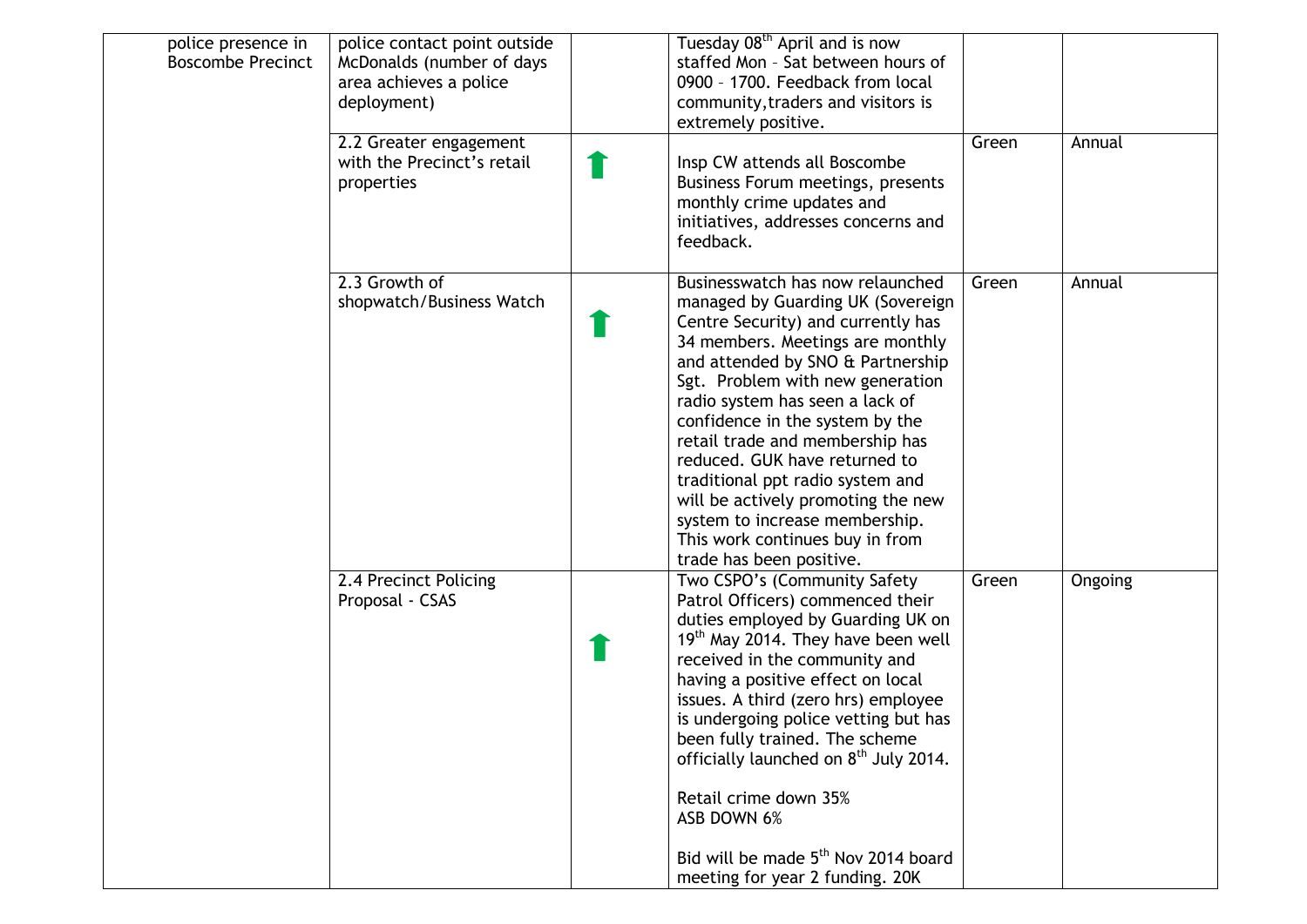|                                                                                                            |                                                                                                    | from Coastal bid achieved with 40k<br>to secure.<br>Note RBGH are considering CSAS on<br>their footprint.                                                                         |       |                |
|------------------------------------------------------------------------------------------------------------|----------------------------------------------------------------------------------------------------|-----------------------------------------------------------------------------------------------------------------------------------------------------------------------------------|-------|----------------|
| 3. Drive out drug<br>dealers by<br>information led<br>enforcement<br>activity.                             | 3.1 Number of misuse of<br>drugs warrants executed                                                 | Operation Furlong has a focus on<br>'on street drug dealing.                                                                                                                      | Green | <b>Ongoing</b> |
|                                                                                                            | 3.2 Decrease from 83% of<br>Boscombe residents seeing<br>drug dealing as a problem in<br>Boscombe. | Now 81% in 2013 resident survey.<br>Decrease of 8% from 2012.                                                                                                                     | Green | Annual         |
|                                                                                                            |                                                                                                    | PRs now employed by DP to<br>promote and control appropriate<br>media messages.                                                                                                   | Green | Ongoing        |
|                                                                                                            |                                                                                                    | Local Cllrs invited to as many drugs<br>related Warrants / operations as<br>practical. Passive drugs dog tactic<br>used in Precinct.                                              | Green | Ongoing        |
|                                                                                                            |                                                                                                    | Positive enforcement activity- a<br>culture of 'you tell us, we will take<br>action' continues.                                                                                   | Green | Ongoing        |
|                                                                                                            | 3.3 Increase the membership<br>of Boscombe landlord group.                                         | On going work to try to increase<br>numbers attending Land Lords<br>forum.                                                                                                        | Amber | Ongoing        |
| 4. Ensure persons<br>released from<br>prison are located<br>where they will                                | 4.1 Reduction in numbers of<br>allocations from HMP                                                | <b>Operation Galaxy:</b><br>Partnership link with Probation and<br>Prisons (nationally).                                                                                          | Green | Ongoing        |
| receive support and<br>are not encouraged<br>to reoffend due to<br>peer pressure or<br>life circumstances. |                                                                                                    | Awaiting agreement of processing<br>analytical data to take place in<br>order to risk assess (RAG)<br>all HMO accommodation (as per<br>phase 1 in respect of supported<br>accom). | Amber | Ongoing        |
|                                                                                                            |                                                                                                    | Multi agency inspection of<br>supported accommodation<br>programme continues. 8 of the top                                                                                        | Green | Ongoing        |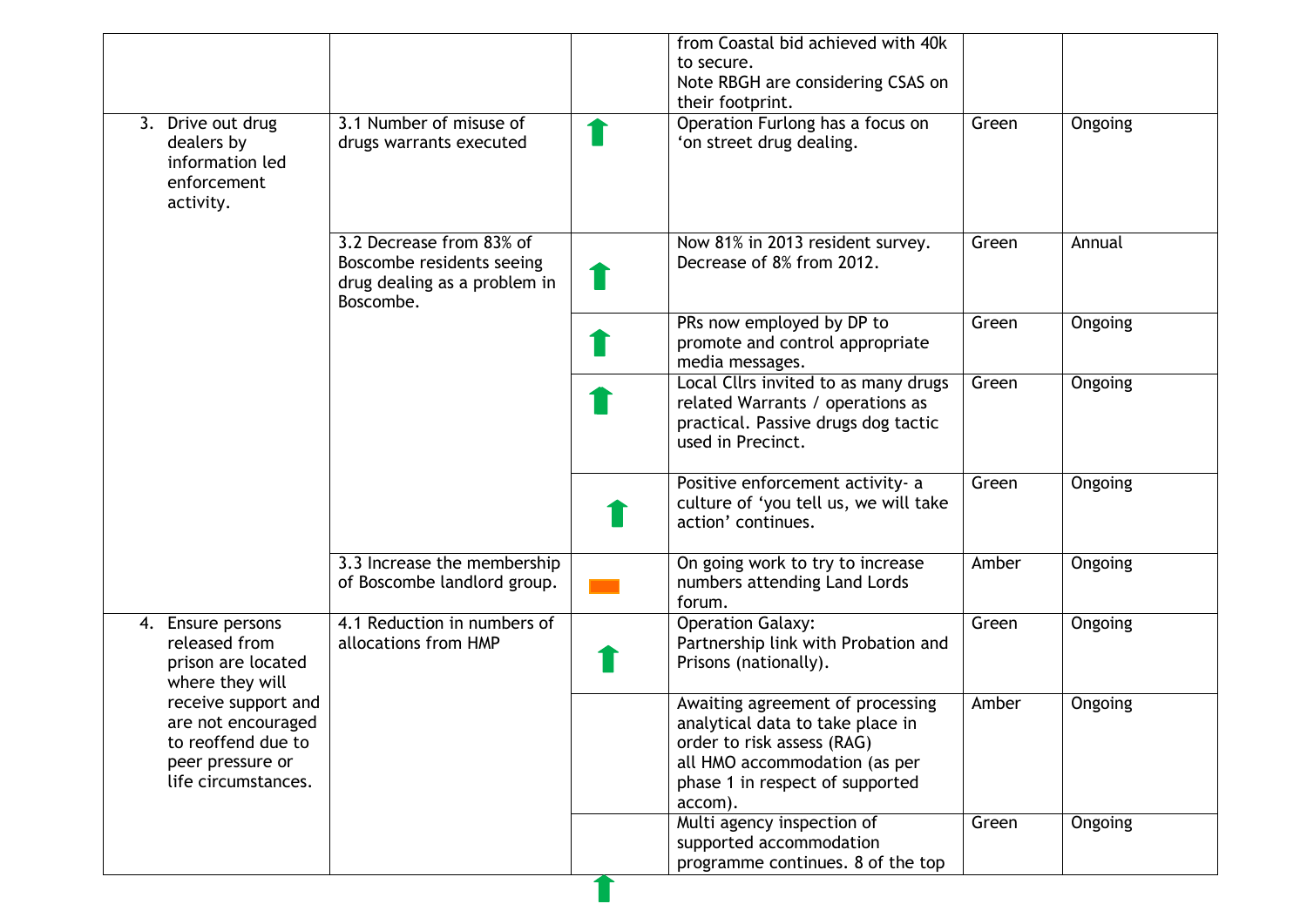|                          |                           | ten have now been completed with                            |       |           |
|--------------------------|---------------------------|-------------------------------------------------------------|-------|-----------|
|                          |                           | two more planned over the next 8<br>weeks.                  |       |           |
|                          |                           | <b>Voluntary Code of Practice</b>                           | Amber | Ongoing   |
|                          |                           | amended and utilised as a guide to                          |       |           |
|                          |                           | best practice. Strategic Housing                            |       |           |
|                          |                           | Manager has lead.                                           |       |           |
|                          |                           | New Planning applications reviewed                          | Green | Ongoing   |
|                          |                           | monthly as part of Atlas Group for                          |       |           |
|                          |                           | new HMO's / Licenced premises and                           |       |           |
|                          |                           | formally objections raised if likely                        |       |           |
|                          |                           | to impact on the local community                            |       |           |
|                          |                           | and the work of the Boscombe                                |       |           |
|                          |                           | Regeneration Partnership.                                   |       |           |
|                          |                           |                                                             |       |           |
|                          |                           | <b>Strand 3 of Operation Galaxy</b>                         | Green | Quarterly |
|                          |                           | progresses by identifying and<br>preventing resettlement of |       |           |
|                          |                           | offenders into Boscombe area                                |       |           |
|                          |                           | without local connection and                                |       |           |
|                          |                           | support the SP Hub in risk assessing                        |       |           |
|                          |                           | placements. Probation now party to                          |       |           |
|                          |                           | this process with a representative                          |       |           |
|                          |                           | in attendance at monthly meetings.                          |       |           |
|                          |                           |                                                             |       |           |
|                          |                           |                                                             |       |           |
|                          |                           |                                                             |       |           |
|                          |                           | Operation Galaxy utilises its                               |       |           |
|                          | 5.1 Reduction from 49% of | network / operational knowledge to                          |       |           |
|                          | <b>Boscombe residents</b> | re house vulnerable victims of '                            |       |           |
|                          | perceiving ASB to be a    | cuckooing.                                                  |       |           |
|                          | significant problem.      |                                                             |       |           |
|                          |                           |                                                             |       |           |
| <b>Objective: Reduce</b> |                           |                                                             |       |           |
| anti-social behaviour    |                           |                                                             |       |           |
|                          |                           |                                                             |       |           |
|                          |                           |                                                             |       |           |
| 5. Reduce levels of      |                           | Since the start of the fiscal year                          | Red   | Annually  |
| anti-social              |                           | there has been a decrease in the                            |       |           |
| behaviour to help        |                           | number of reported incidents of the                         |       |           |
| make people feel         |                           | three types of ASB. YTD 164 fewer                           |       |           |
| safer.                   |                           | incidents, a 6.7 % decrease.                                |       |           |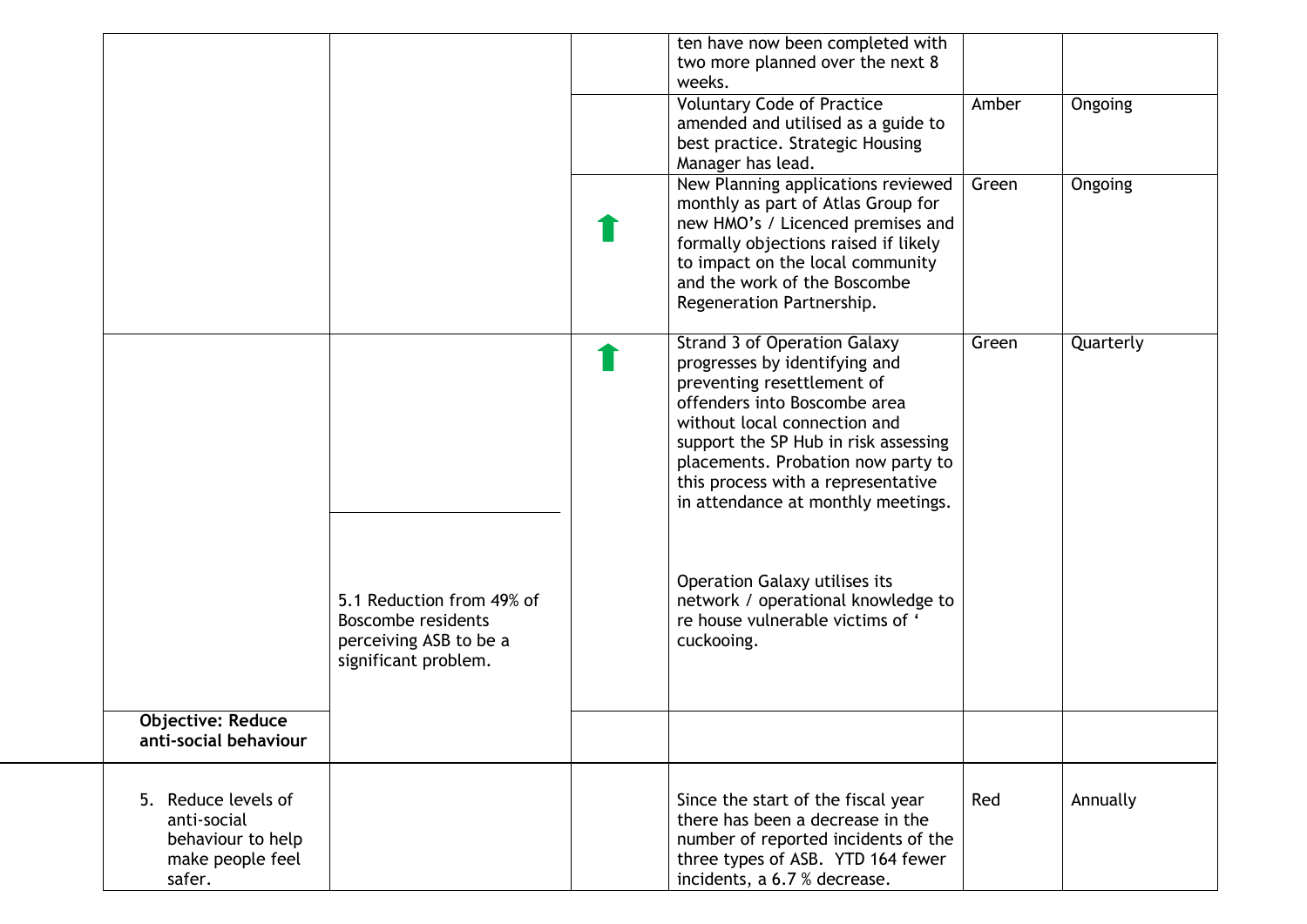|                                                                                                                               |                                                                                      | Personal ASB classified incidents<br>have also reduced by 1.2% which<br>relates to 4 less incidents of<br>targeted ASB, as has environmental<br>by 62.%. Police believe this is<br>directly linked to positive action<br>regarding rough sleeping and<br>begging Over the past 12 months<br>there have been a number of<br>significant ASBO's:<br>13 regarding on street drug dealing<br>(30+ additional ASBO's applied for<br>following this summers Op Moped).<br>7 regarding on street prostitution. |       |         |
|-------------------------------------------------------------------------------------------------------------------------------|--------------------------------------------------------------------------------------|---------------------------------------------------------------------------------------------------------------------------------------------------------------------------------------------------------------------------------------------------------------------------------------------------------------------------------------------------------------------------------------------------------------------------------------------------------------------------------------------------------|-------|---------|
|                                                                                                                               | 5.2 Reduction from 79% of<br>Boscombe residents stating<br>that drunk & rowdy people | 80% in latest 2013 survey. 82% in<br>2012                                                                                                                                                                                                                                                                                                                                                                                                                                                               | Amber | Annual  |
|                                                                                                                               | are a problem in their area.                                                         | Officers continue to take positive<br>action regarding drunk & rowdy<br>behaviour. 125 S27 & 30<br>dispersement notices have been<br>issued since 1 <sup>st</sup> Jan 2014. Borough<br>wide DPPO live from 1 <sup>st</sup> July 2014.<br>Wet Tent research being<br>undertaken with other force areas<br>with a view to complimenting<br>DPPO.                                                                                                                                                          | Amber | Ongoing |
| 6. Support vulnerable<br>females involved in on<br>street prostitution to move<br>away from heroin<br>addiction and sex work. | 6.1 Number of females who<br>leave on street prostitution.                           | (Operation Planet update)<br>With the needs assessment<br>complete, a working strategic<br>group has formed to write a new<br>multi agency policy for the CSP<br>Sex Worker Risk Assessment<br>Conferences continue monthly with<br>9 females having been referred<br>with ongoing actions. Sex Worker<br>Case Manager is now in place                                                                                                                                                                  | Green | Ongoing |